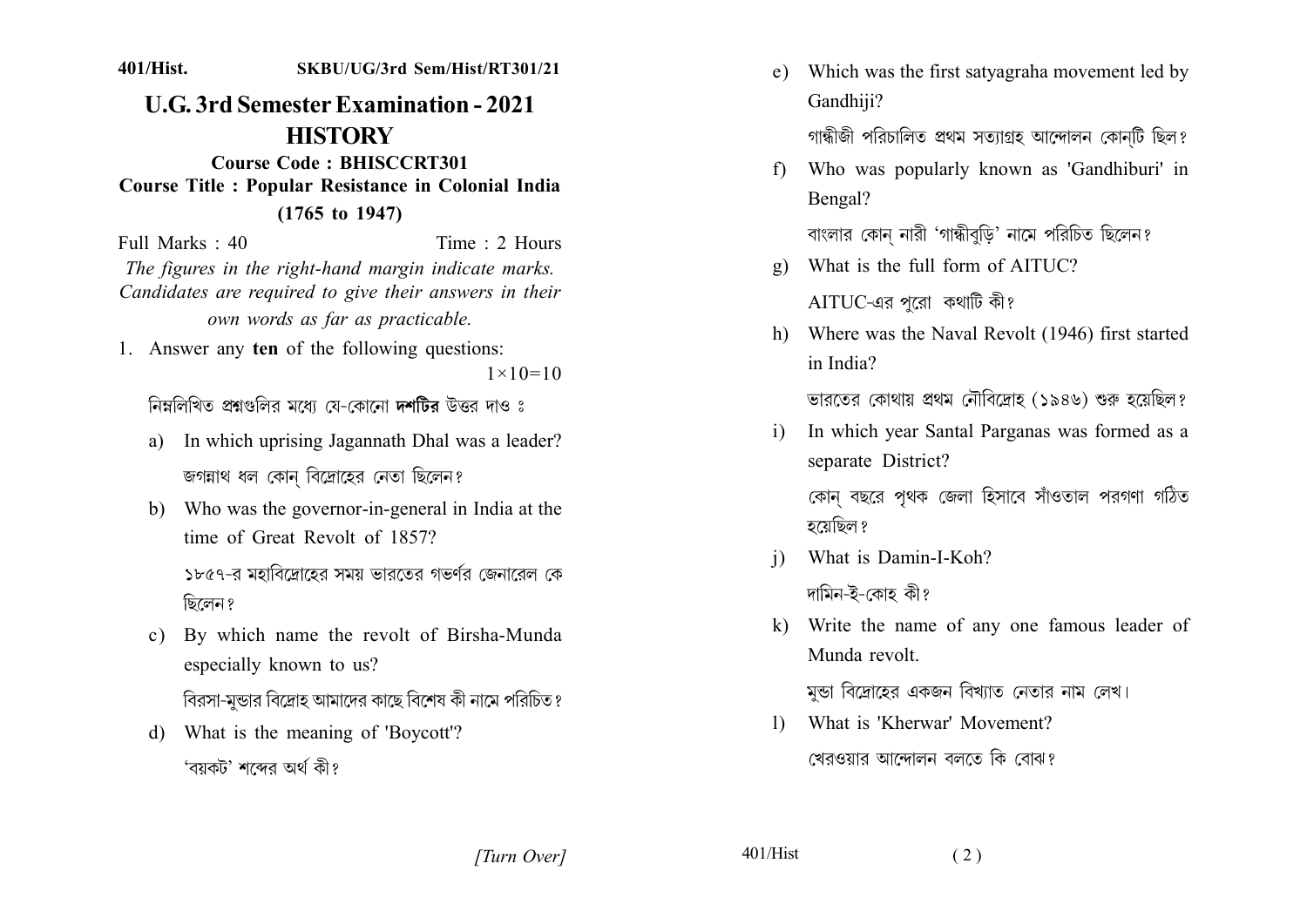- m) What is the real name of Tantia Topi? তাঁতিয়া টোপির প্রকৃত নাম কি ছিল?
- Mention the name of one woman leader of Quit  $n$ ) India Movement ভারত ছাডো আন্দোলনের একজন মহিলা নেত্রীর নাম কর।
- o) Who wrote the book 'Hind Swaraj'?
	- 'হিন্দ স্বরাজ' বইটি কে লেখেন?
- 2. Answer any five of the following:  $2 \times 5 = 10$ নিম্নলিখিত প্রশ্নগুলির মধ্যে যে-কোনো পাঁচটির উত্তর দাও ঃ
	- a) Why Deccan Riot (1975) is called '-Anti-Sahukar' movement? দাক্ষিণাত্য বিদ্ৰোহ (১৮৭৫) 'সাছকার বিরোধী' আন্দোলন বলা হয় কেন?
	- b) On which perspective and when Non-cooperation Movement was recalled? কোন ঘটনার পরিপ্রেক্ষিতে ও কবে অসহযোগ আন্দোলন প্রত্যাহৃত হয়েছিল?
	- What was communal Award?  $c)$ 'সাম্প্রদায়িক বাঁটোয়ারা' কী?
	- d) What was 'Khunt Katti' practice? 'খন্ত কাট্টি' প্ৰথাটি কী ছিল?
	- e) Who wrote 'Nil Darpan'? Write the name of any two leaders of Indigo revolt. 'নীল দর্পণ' কে লেখেন? নীল বিদ্রোহের যে কোন দজন নেতার নাম লেখ।

 $(3)$ 

- f) What is 'Jallianwalabagh' Massacre'? জালিয়ানওয়ালাবাগ হতাাকান্ড কী?
- When and for what the 'Floud Commission' was  $\mathbf{g}$ ) appointed?

কবে, কি জন্য 'ফ্লাউড কমিশন' নিয়োগ করা হয়েছিল?

h) Who attended all the three Round Table Conference?

কে তিনটি গোলটেবিল বৈঠকেই যোগদান করেন?

3. Answer any two of the following questions:

 $5 \times 2 = 10$ 

নিম্নলিখিত প্রশ্নগুলির মধ্যে যে-কোনো দুটির উত্তর দাও ঃ

- Write a short note on 'Titumir's movement. a) তিত্মীরের আন্দোলন সম্পর্কে সংক্ষেপে লেখো।
- b) What was the significance of Naval Revolt? নৌ-বিদ্রোহের তাৎপর্য কী ছিল?
- c) To what extent Lord Curzon was responsible for the partition of Bengal? বঙ্গভঙ্গের জন্য লর্ড কার্জন কতটা দায়ী ছিলেন?
- 4. Answer any one of the following questions :

 $10 \times 1 = 10$ 

নীচের প্রশ্নগুলির মধ্যে যে-কোনো একটি প্রশ্নের উত্তর দাও ঃ

Write about Kisan Sabha Movement in India in a) the period of 1920-1945. ১৯২০-১৯৪৫ সময়কালে ভারতের কিসান সভা আন্দোলন সম্পর্কে লেখো।

 $401/H$ ist